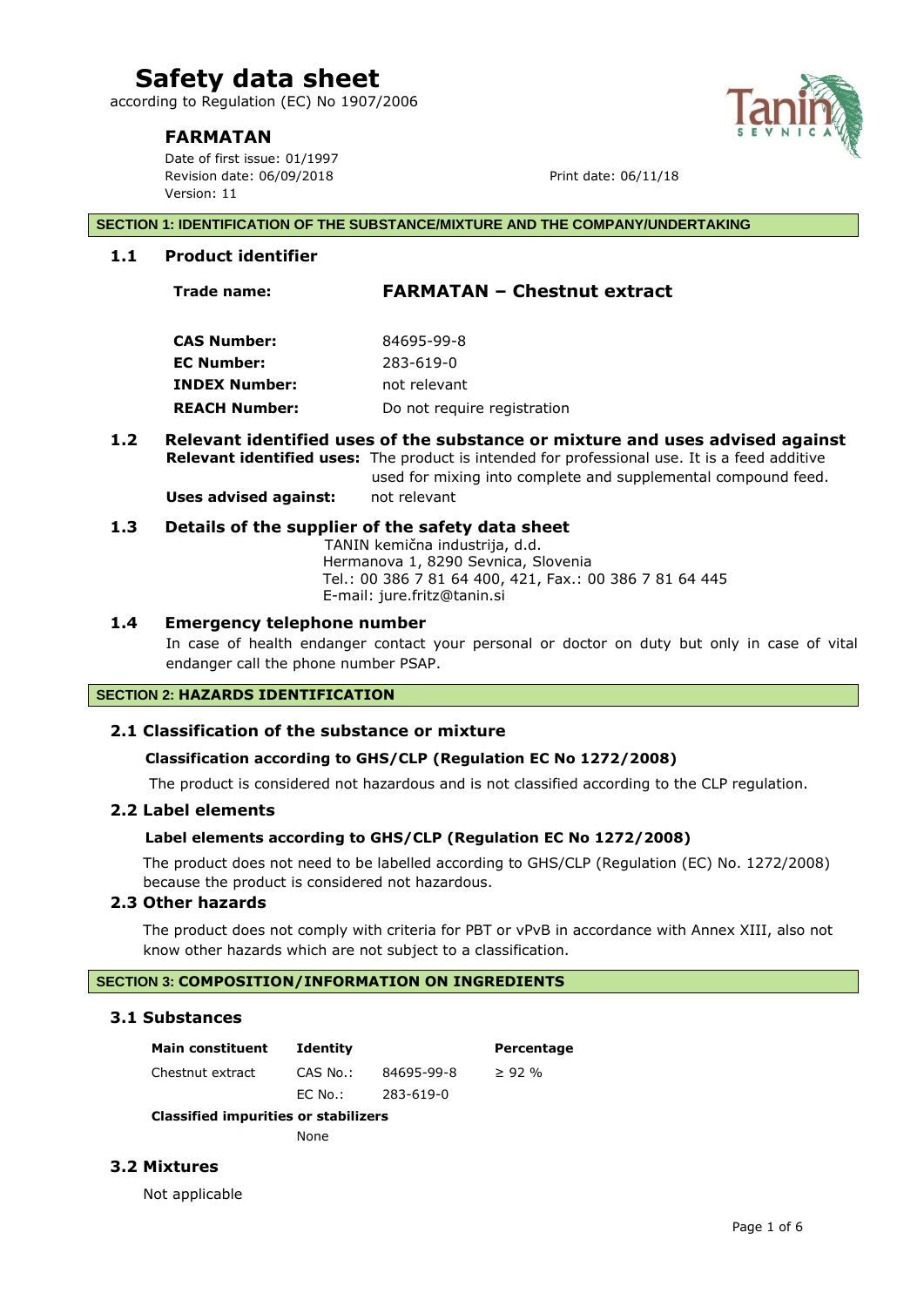according to Regulation (EC) No 1907/2006

# **FARMATAN**

Date of first issue: 01/1997 Revision date: 06/09/2018 Print date: 06/11/18 Version: 11

### **SECTION 4: FIRST AID MEASURES**

## **4.1 Description of firs aid measures**

| <b>General information:</b> | When in doubt or if symptoms are observed, get medical advice. Symptoms<br>may develop several hours following exposure; medical observation therefore<br>necessary for at least 48 hours.              |
|-----------------------------|---------------------------------------------------------------------------------------------------------------------------------------------------------------------------------------------------------|
| <b>Inhalation</b>           | Provide fresh air. If inhaled, remove victim from source to fresh air. If<br>breathing is difficult, get medical advice.                                                                                |
| <b>Skin contact</b>         | After contact with skin, wash immediately with plenty of water and soap.<br>Remove contaminated, saturated clothing immediately.                                                                        |
| Eye contact                 | Check for and remove any contact lenses. Wash immediately with plenty of<br>water for at least 15 minutes. If irritation or redness persists, seek medical<br>attention if allergic response exhibited. |
| <b>Ingestion</b>            | Remove the substance from mouth and rinse with plenty of water. In small<br>quantities is not dangerous. In case of ingestion of large amounts seek a<br>medical attention.                             |
|                             | Calf anatastian af tha finst aidem — Fint aidem sen attention to self suctastiant                                                                                                                       |

**Self-protection of the first aider:** First aider: pay attention to self-protection!

#### **4.2 Most important symptoms and effects, both acute and delayed**

| Symptoms:                | Not identified. |
|--------------------------|-----------------|
| <b>Nature of Hazard:</b> | Not relevant    |

# **4.3 Indication of any immediate medical attention and special treatment needed**

Not relevant.

#### **SECTION 5: FIRE-FIGHTING MEASURES**

#### **5.1 Extinguishing media**

**Suitable extinguishing media:** water, CO2, appropriate foam.

**Unsuitable extinguishing media:** not relevant.

#### **5.2 Special hazards arising from the substance or mixture**

Avoid inhaling the fumes upon combustion.

Keep dust clouds away from possible ignition points.

#### **5.3 Advice for fire-fighters**

#### **General information:**

Fire-fighters should wear self-contained apparatus with full piece operated in positive pressure mode and protective clothing to prevent contact with skin and eyes.

#### **Special protective equipment for firefighters:**

No special measures required.

# **SECTION 6: ACCIDENTAL RELEASE MEASURES**

#### **6.1 Personal precautions, protective equipment and emergency procedures**

Wear suitable protective clothing as specified in section 8. The spilled material may cause a slipping hazard. Unprotected personnel from entering the movement area of the scattering prohibited.

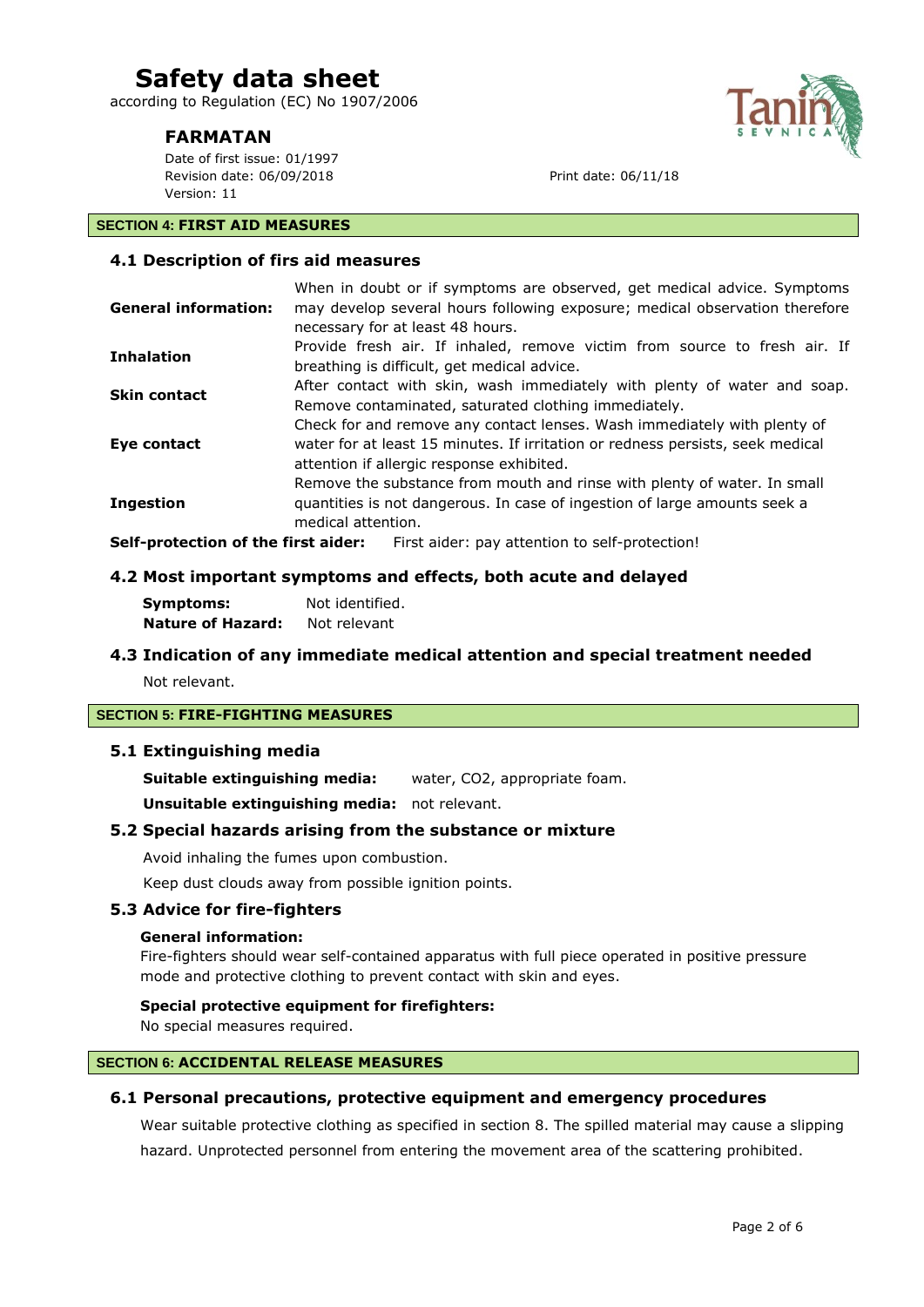according to Regulation (EC) No 1907/2006

# **FARMATAN**

Date of first issue: 01/1997 Revision date: 06/09/2018 **Print date: 06/11/18** Version: 11



# **6.2 Environmental precautions**

Product must be collected or vacuumed and possibly re-use or burn or disposed of in accordance with regulations.

# **6.3 Methods and material for containment and cleaning up**

Dust is mechanically collected in containers and disposed of in accordance with regulations, the area wash with plenty of water.

#### **6.4 Reference to other sections**

Disposal: see section 13.

Personal protection equipment: see section 8.

# **SECTION 7: HANDLING AND STORAGE**

#### **7.1 Precautions for safe handling**

#### **Advice on safe handling**

When working must be to follow the instructions for safe handling and wear protective equipment as specified in section 8.

Keep containers sealed when not in use. Establish good housekeeping practices. Maintain high standards of personal hygiene. Washing hands prior to eating, drinking or using toilet facilities.

#### **Technical measures**

Provide adequate ventilation as well as local exhaustion at critical locations.

# **7.2 Conditions for safe storage, including any incompatibilities**

#### **Technical measures and storage conditions**

Keep container tightly closed and store in a cool, dry, well-ventilated place. **Packaging material**

# Not relevant.

**Further information on storage conditions** Protect against: moisture, heat, sparks and flame. Storage temperature: Do not expose to temperatures above 60°C. Relative room humidity (%): not relevant. Storage stability: at least 24 months. Maximum period of storage (time): not relevant.

# **7.3 Specific end use(s)**

Not relevant.

#### **SECTION 8: EXPOSURE CONTROLS/ PERSONAL PROTECTION**

#### **8.1 Control parameters**

Not relevant.

#### **8.2 Exposure controls**

#### **Appropriate engineering controls**

If technical exhaust or ventilation measures are not possible or insufficient, respiratory protection must be worn.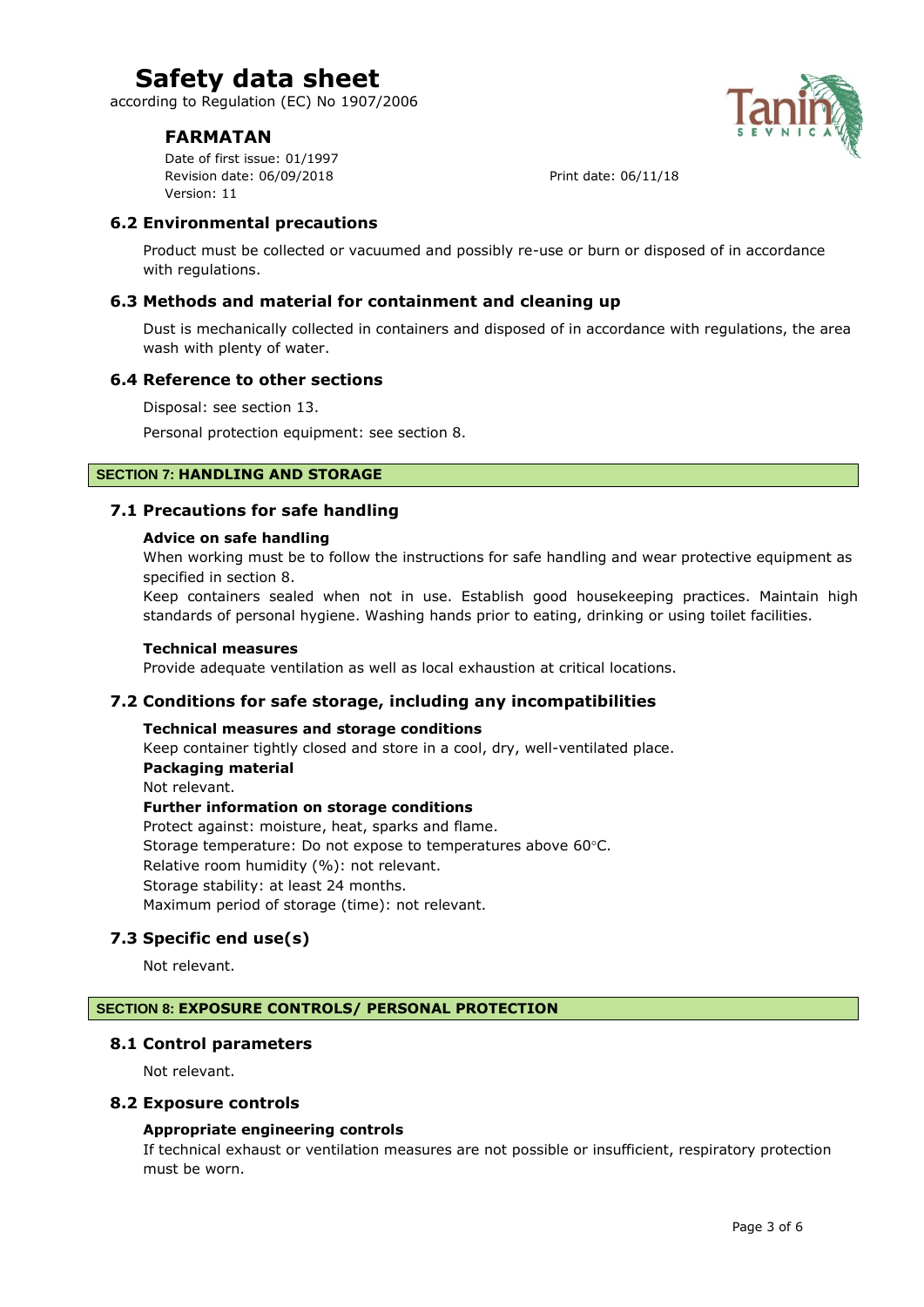according to Regulation (EC) No 1907/2006

# **FARMATAN**

Date of first issue: 01/1997 Revision date: 06/09/2018 Print date: 06/11/18 Version: 11

#### **Individual protection measures, such as personal protective equipment**

- Eye/face protection: Use protection goggles (EN 166). - Hand protection: Wear suitable gloves (NBR- nitrile rubber, PVC-polyvinyl chloride). The quality of the protective gloves resistant to chemicals must be chosen as a function of the specific working place concentration and quality of hazardous substances. - Body protection: For the protection against direct skin contact, body protective clothing is essential (working clothes). Work cloths should be wash regularly. - Respiratory protection: Protection is not normally required. Use respiratory protection where
- ventilation is insufficient or exposure is prolonged.

#### **Environmental exposure controls**

No additional measures necessary.

# **SECTION 9: PHYSICAL AND CHEMICAL PROPERTIES**

#### **9.1 Information on basic physical and chemical properties**

| a) Physical appearance                          | brown powder                |
|-------------------------------------------------|-----------------------------|
| b) Odour                                        | characteristic              |
| c) Odour threshold                              | n.a.                        |
| d) pH                                           | $3,2 \pm 0,3$               |
| e) Melting point/ freezing point                | degradable at 200°C         |
| f) Initial boiling point                        | n.a.                        |
| g) Flash point                                  | 198°C                       |
| h) Evaporation rate                             | n.a.                        |
| i) Flammability                                 | n.a.                        |
| j) Upper/lover flammability or explosive limits | n.a.                        |
| k) Vapour pressure                              | n.a.                        |
| I) Vapour density                               | n.a.                        |
| m) Relative density                             | 500 - 600 g/dm <sup>3</sup> |
| n) Solubility                                   | 600 g/dm <sup>3</sup>       |
| o) Partition coefficient: n-octanol/water       | n.a.                        |
| p) Auto ignition temperature                    | 527 °C                      |
| q) Decomposition temperature                    | not determined              |
| r) Viscosity                                    | n.a.                        |
| s) Explosive properties                         | n.a.                        |
| t) Oxidising properties                         | n.a.                        |
|                                                 |                             |

# **9.2 Other information**

Not relevant.

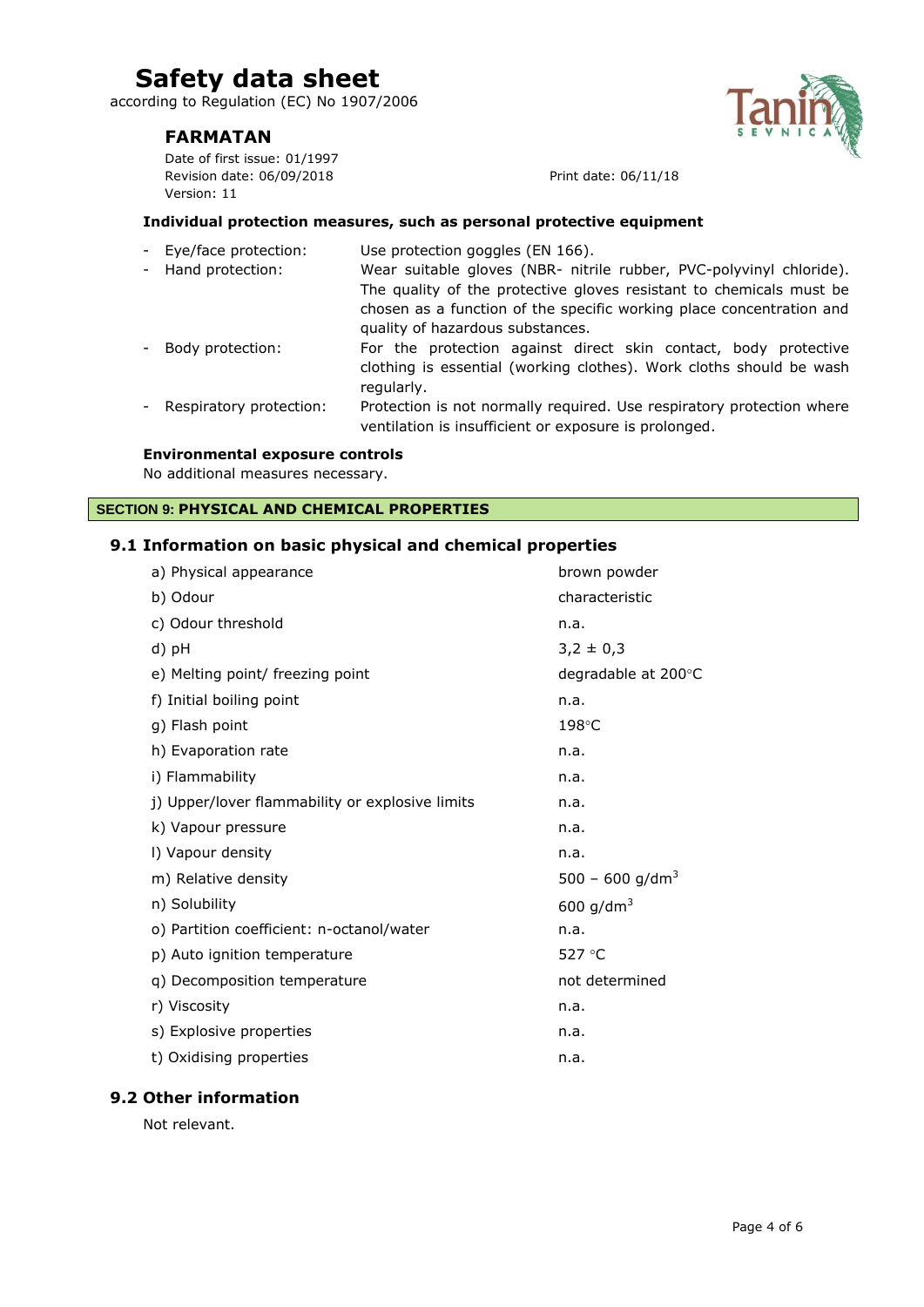according to Regulation (EC) No 1907/2006

# **FARMATAN**

Date of first issue: 01/1997 Revision date: 06/09/2018 Print date: 06/11/18 Version: 11

#### **SECTION 10: STABILITY AND REACTIVITY**

#### **10.1 Reactivity**

Not relevant

## **10.2 Chemical stability**

Product is stable under normal storage conditions.

#### **10.3 Possibility of hazardous reactions**

Not available

### **10.4 Conditions to avoid**

Not relevant.

# **10.5 Incompatible materials**

Incompatible with strong oxidants and with metals.

#### **10.6 Hazardous decomposition product**

Not relevant

#### **SECTION 11: TOXICOLOGICAL INFORMATION**

#### **11.1 Information on toxicological effects**

Toxicological data are not available.

Acute toxicity:  $Oral (rat): LD 50 > 2500 mg/kg$ 

|                                          | Oral (rabbit): LD $50 = 6000$ mg/kg                    |
|------------------------------------------|--------------------------------------------------------|
| Specific symptoms in laboratory animals: | Not relevant                                           |
| Skin irritation:                         | Slightly irritant but not relevant for classification. |
| Eye irritation:                          | Slightly irritant but not relevant for classification  |
| Respiratory sensitisation:               | Slightly irritant but not relevant for classification  |
| Other toxicological information:         | Not information is available about possible effects on |
|                                          | human health.                                          |

# **SECTION 12: ECOLOGICAL INFORMATION**

#### **12.1 Toxicity**

This product is not anticipated to cause adverse effects to animal or plant life if released to the environment in small quantities.

| For aquatic organisms:       | Not toxic at concentration lower than 1%.    |
|------------------------------|----------------------------------------------|
| For soil organisms:          | Information not available.                   |
| For plants and land animals: | Not toxic at concentrations of less than 3%. |

# **12.2 Persistence and degradability**

After the oxidation is complete biodegradability. In the earth degradable by bacteria and fungi.

# **12.3 Bioaccumulative potential**

Not expected bioaccumulation.

#### **12.4 Mobility in soil**

There are no data available.